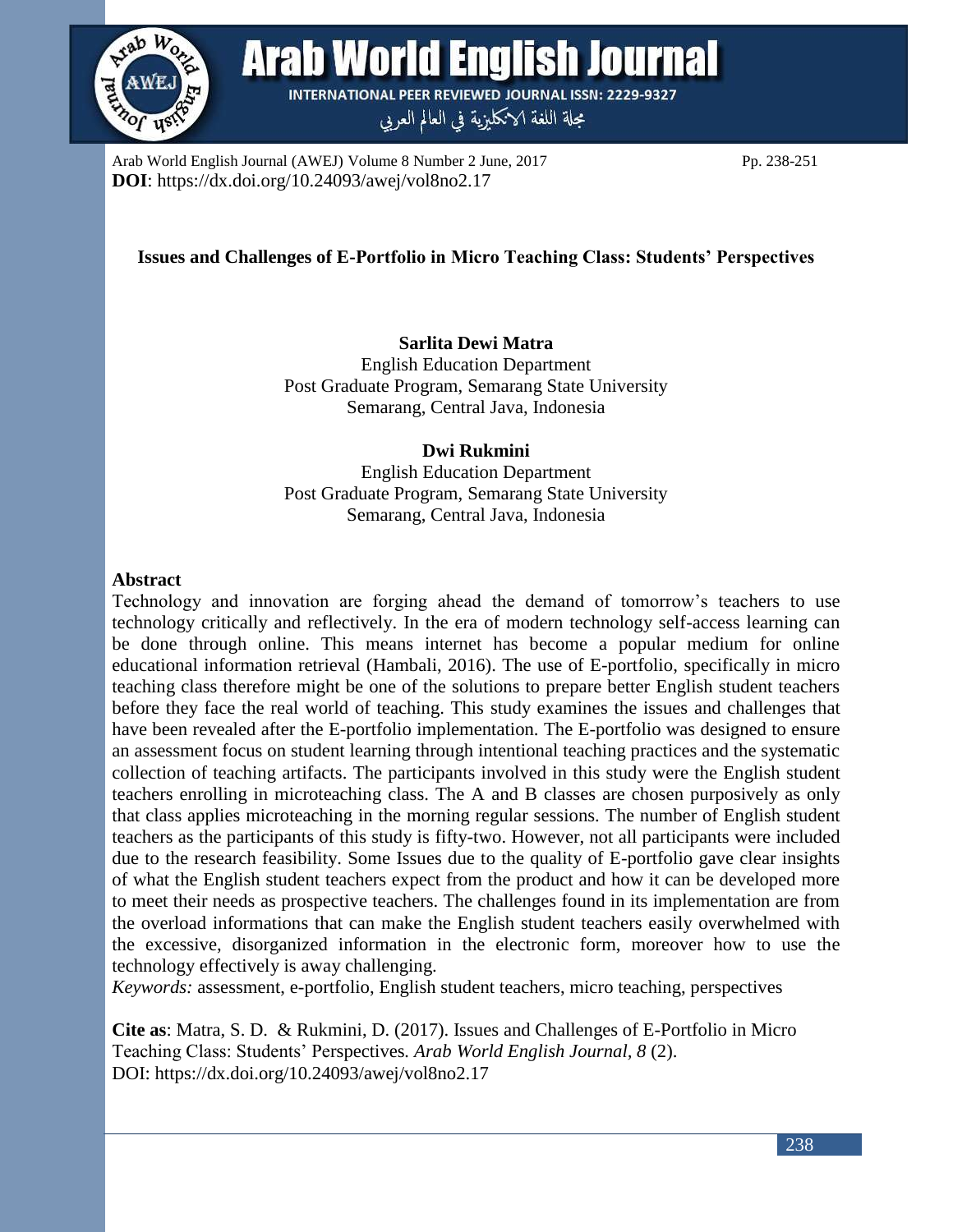#### **Introduction**

Assessment in teacher education has been based on different models of the relationship among theory, knowledge and practice. The ultimate teaching performance's assessment of the teaching competencies can be reflected through micro teaching course. In this course, the English bstudent teachers must show their teaching ability in front of the peers. Unfortunately, the teaching assessment could not reflect the theory and knowledge which have been taught in one semester only. The quality of the assessment practices has been monitored and should be assured in increasingly explicit and regulated ways.

Costa & Kallick (2010) asserts that assessments policies at universities require criterionbased assessments and multiple forms of assessments, including formative feedback to students throughout the semester. Nonetheless, the separation of practice from theory and knowledge has been challenged as inadequate and alternative forms of integrated assessment have been proposed. These include authentic assessment tasks and extended placements at school sites where experiences in the classroom can be theorized and reflected upon and thereby inform future plans and actions

In this study, E-portfolios were used as a form of formative and summative assessment for the micro teaching class. The English student teachers were required to collect and comment on how pieces of work reflected their achievement of particular competencies (Klenowski, 2000). The study sought to determine the effect of portfolios in developing teaching and reflective skills. This was a relatively new concept of assessment, particularly given the history of examination-based assessment in the previous micro teaching classes since 2011. The Eportfolio was designed to ensure an assessment focus on student learning through intentional teaching practices and the systematic collection of teaching artefacts. The design principles require that a teacher performance assessment should: maintain the complexity of teaching; Focus on content/pedagogy within disciplines embedded in the teacher preparation curriculum; Examine teaching practice in relationship to student learning; Provide analytic feedback and support; Be both adaptive and generalisable.

In the assessment literature on English student teacher education a number of specific assessment tasks have been proposed that enable more authentic assessment to be conducted. These tasks (Cases; Exhibitions; Portfolios; e-Portfolios; Inquiries and Teacher Research) require English student teachers to integrate knowledge across domains and to consider in a reflective and reflexive manner the nexus between theory, knowledge and practice. These tasks can be designed in various ways and are open to innovation.

Emphasis on English student teachers collecting and commenting on how pieces of work reflected their achievement of particular competencies. It is the facts that occur around the Eportfolio that appear to be crucial and this has effects both on the way the English student teachers plan and implement lessons and how the teacher educators provide guidance and clear expectations about what is required. E-portfolios which is described as a move in a new direction and approach to the assessment and validation of graduates' achievement of the four teacher competencies: preofessional competences, pedagogical competences, social competences and personal competences are aimed at developing the reflective teacher. Moreover, Matra (2016) found in her research that e-portfolio assessment produces some positive effects on learning,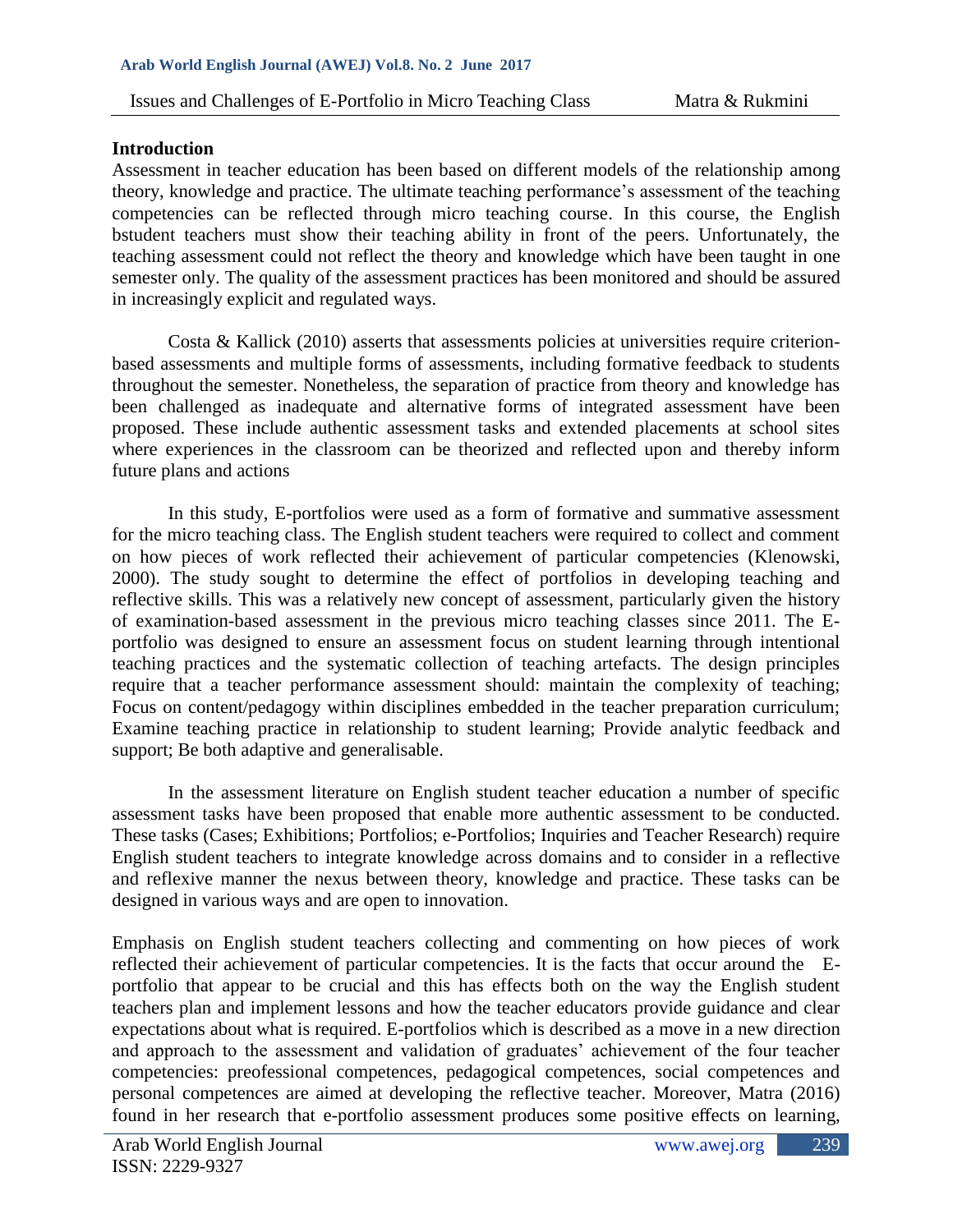such as building a community of practice, facilitating peer learning, enhancing learning of content knowledge, promoting professional development, and cultivating critical thinking.

## **The Role of Teacher Education Program**

Teacher education programs in Indonesia is also challenged to prepare graduates to teach a more diverse student population with increasing expectations from governments, educational systems, and the community. In this context, the quality of assessment practices in English education programs is under scrutiny, and trust in these practices needs to be ensured and communicated clearly to stakeholders.

In this context, Matra (2016) concerns about the quality and competence of graduating teachers and the adequacy of teacher education programs for the demands of the 21st century. Teaching as complex and committed practice in considering best practices in assessment we need to foreground that teaching is complex and accordingly assessment needs to be sophisticated to capture that complexity. At the core of the professional activity of teaching are processes of making judgements, interpreting information, and planning and implementing actions to promote the learning of students who vary greatly both in terms of their readiness to learn at school, and the support available to them from families and the community. The complex and situated nature of teaching increases the need to consider carefully how to design assessment practices that can capture such complexity in different schooling contexts.

Matra (2016) argues that teaching is also not simply an activity of enhancing learning in a technical sense. Rather the development of students as persons with physical, cognitive and emotional capacities and needs has to remain central to the professional activity of teaching. That is, teaching is a normative and ethical activity that requires consideration of the best interests of the students and community. The professional values endorsed and enacted by English student teachers are crucial when considering assessment. Thus, assessing what teachers "know and can do" in a technical sense is necessary but not sufficient because authentic assessment of English student teachers requires attention also to their values and professional commitment to ethical standards and practices. This requires wise and considered judgement by assessors across time.

Preparing English student teachers for this complex and ethical professional activity requires enabling them to draw upon a range of relevant teaching strategies that include ways to build connections between their students' prior knowledge and interests and the knowledge and skills embedded in the 2013 curriculum. The capacity to engage in this sophisticated performance as a teacher is an on-going professional learning task that is a lifelong activity. It is in this context that we have reviewed the evidence regarding best practices in assessment of what English student teachers know and can do.

# **Technology and ELT in Indonesia**

The education world nowadays is required produce individuals who excel in science and technology. Tokmak (2013) states that the growth of the internet, rapid development of technology, great demand for higher education, lifelong learning have meant that educational institutions are now must equipped with variety of information and communication technologies. In line with the statements, to be successful, individuals must keep abreast of new technologies and information.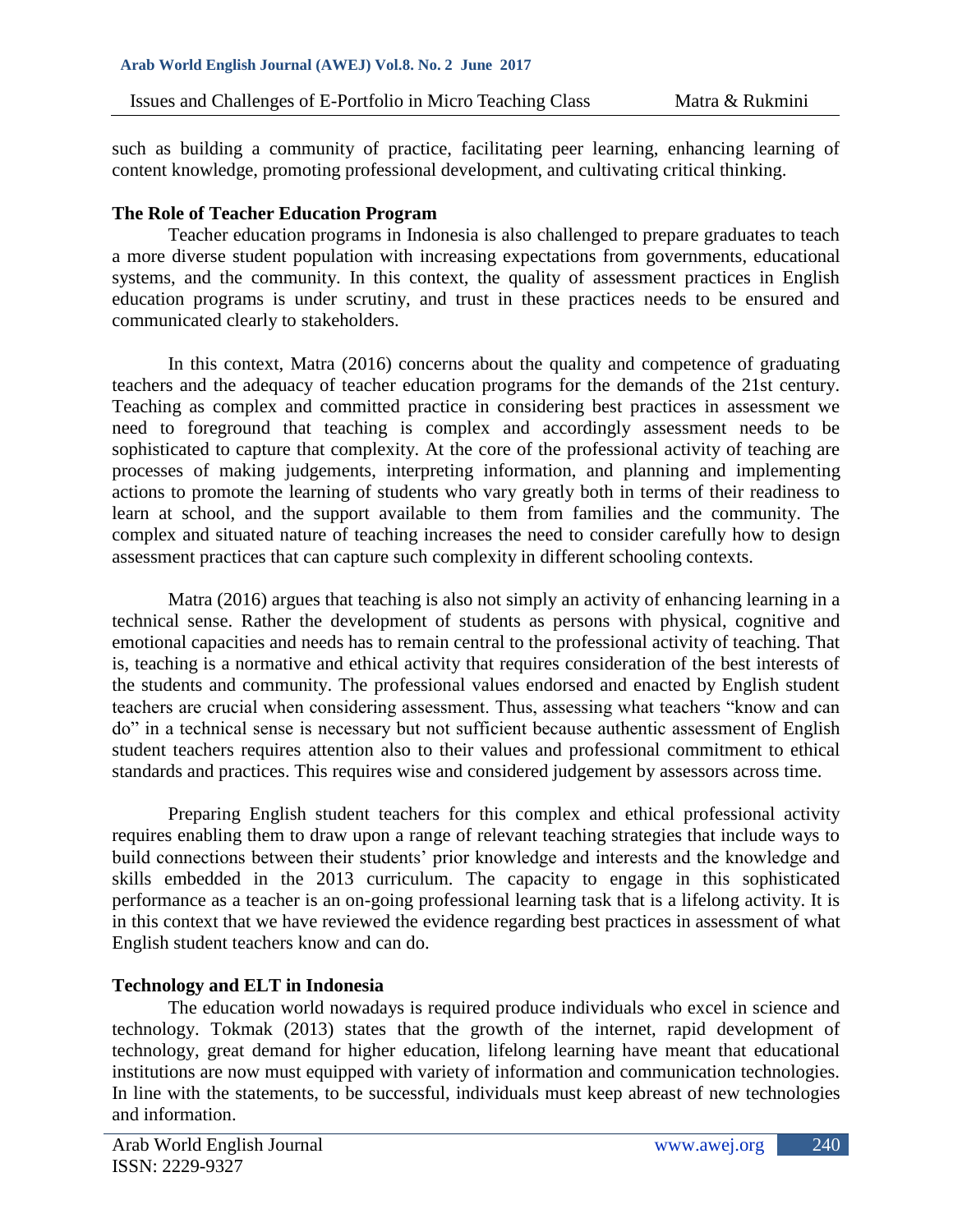#### **Arab World English Journal (AWEJ) Vol.8. No. 2 June 2017**

The 21<sup>st</sup> century curriculum trend demands teachers to play their role as an agent of changes. Costa and Kallick (2010) argues that curriculum should offer learners three tenets: creativity and innovation, critical thinking and problem solving, and communication and collaborations. Costa and Kallick further assert that curriculum of for 21<sup>st</sup> century education should offer pedagogical implications that promote student-centered learning, process-based (and self-development) assessment, and life-skills. The Indonesian Qualification Framework, the socalled *Kerangka Kualifikasi Nasional Indonesia/KKNI* (PP No.8/2012) outlines the national qualification standard of implementing education to match education outputs with real workplace. The framework is referred to a process of realization of expected quality and nation identity. The Indonesian Government Law (UU RI No. 14/2005) for regulating the roles of teachers and higher education instructors or educators has outlined four competencies: personal, social, pedagogical, and professional academic competencies. The role of Teacher Education is then very important in training the pre-service teachers to get those required competencies.

Johnston et al. (2005) suggest the study of developing professionalism in teaching be based on the consideration of sociopolitical and socio-cultural context accommodating teachers' life stories, professional development, teacher beliefs and knowledge, and teacher identity.

The pre-service teachers are demanded to be competent in creating interactive classroom management that promotes student-centeredness. Richards (1990) recommends that the goal of teacher preparation be to impart strategies used in classroom interaction as "competencies to teachers-in-preparation", which is referred to as competency- or performance-based teacher education.

#### **Assessment in Teacher Education**

Brown & Knight (1994) states that assessment in teacher education has been based on different models of the relationship between theory, knowledge and practice. The most common model has separated theory, knowledge and practice. Theory and knowledge have been taught and assessed on the university campus while practice has been enabled and assessed at school sites, and other educational settings. The quality of these assessment practices has been monitored and assured in increasingly explicit and regulated ways. Assessment policies at universities require criterion-based assessments and multiple forms of assessments, including formative feedback to students throughout the semester. Nonetheless, the separation of practice from theory and knowledge has been challenged as inadequate and alternative forms of integrated assessment have been proposed. These include authentic assessment tasks and extended placements at school sites where experiences in the classroom can be theorised and reflected upon, thereby informing future plans and actions.

Trustworthiness of assessment is enhanced when the assessment process and practices are based on the features of authentic assessment as outlined in the following key points according to Brown & Knight (1994):

- 1) Authentic assessment samples the actual knowledge, skills and dispositions required of teachers as they are used in teaching and learning contexts.
- 2) The assessments require the integration of multiple kinds of knowledge and skill as they are used in practice. For example, enhancing a child's literacy development might rely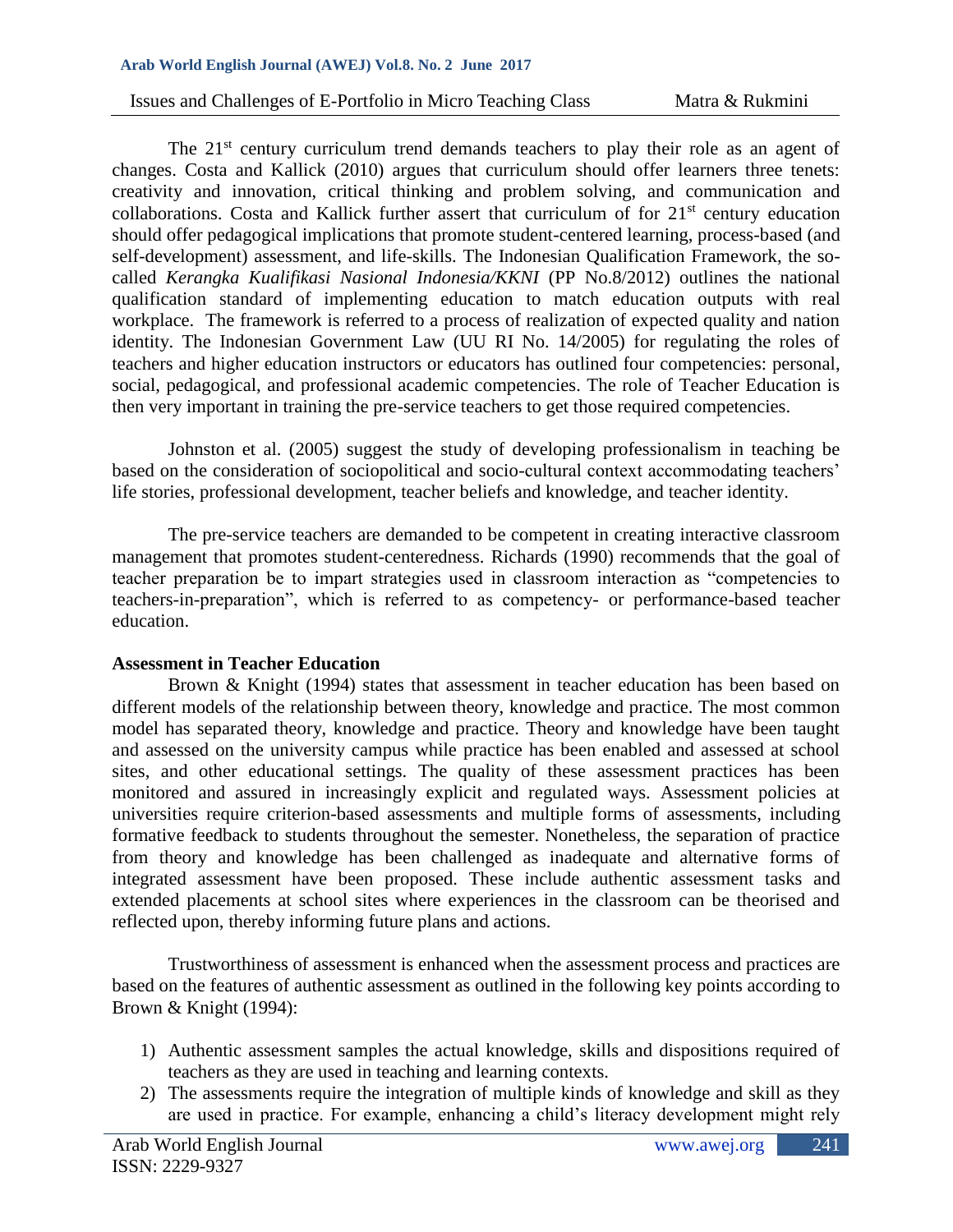upon: (i) knowledge of research and theory about literacy development, processes of learning, curriculum design and assessment; (ii) instructional skill in the use of literacy strategies and diagnostic and formative assessment practices; (iii) expertise in the collection and analysis of data about children's literacy learning; and, (iv) reflection upon the data collected, its meaning, and implications for instruction.

- 3) Multiple sources of evidence about the competence of English student teachers are collected over time and in diverse contexts; for example, written analyses, observation data (such as from a supervisor's observation), and samples of student work from the English student teacher's classroom. Performance in different contexts of teaching and different communities is assessed.
- 4) Assessment evidence is evaluated by teacher educators and experienced teachers using explicit criteria that align with agreed professional standards and the specific educational commitments of the teacher education program.
- 5) The assessment includes multiple opportunities for the English student teachers to learn and practice the desired outcomes, to receive feedback and coaching, and to be encouraged to reflect on and learn from experience.

We need to consider what we are assessing, how we are doing it but also why (Brown & Knight, 1994). Assessment in teacher education has the primary goal of developing English student teachers as selfmonitoring and self-assessing professionals who are able to learn reflectively from their experiences and practices. In this context formative assessment and feedback is crucial in directing the learning of English student teachers. Formative assessment tasks can be designed as rich tasks that integrate learning across different units of study, and entail connecting learning in schools with knowledge acquisition and enquiry at the university site. Summative assessment tasks need to develop from these formative assessment tasks and offer the English student teachers the opportunity to demonstrate the improvements that they have achieved and the learning journey they have accomplished.

It captures the complexity of teaching is a professional activity that draws upon multiple sources of knowledge and requires the capacity to act flexibly and effectively in different contexts with diverse students. Teaching entails:

- 1) Integrating the various professional knowledge types (content, pedagogical content knowledge, knowledge of learners etc.) required in the act of teaching.
- 2) Teaching skillfully by drawing flexibly on a repertoire of practice relevant to different contexts and student needs.
- 3) Forming professional relationships with students, their carers and communities in order to respond to their needs and promote excellence in learning outcomes.
- 4) Enacting value commitments to equity and care in teaching.

It captures the multifaceted nature of teaching in a comprehensive manner Teaching has been divided into four interconnected stages by most researchers and practitioners : (i) Planning and preparation; (ii) Classroom instruction and implementation; (iii) Assessment and feedback;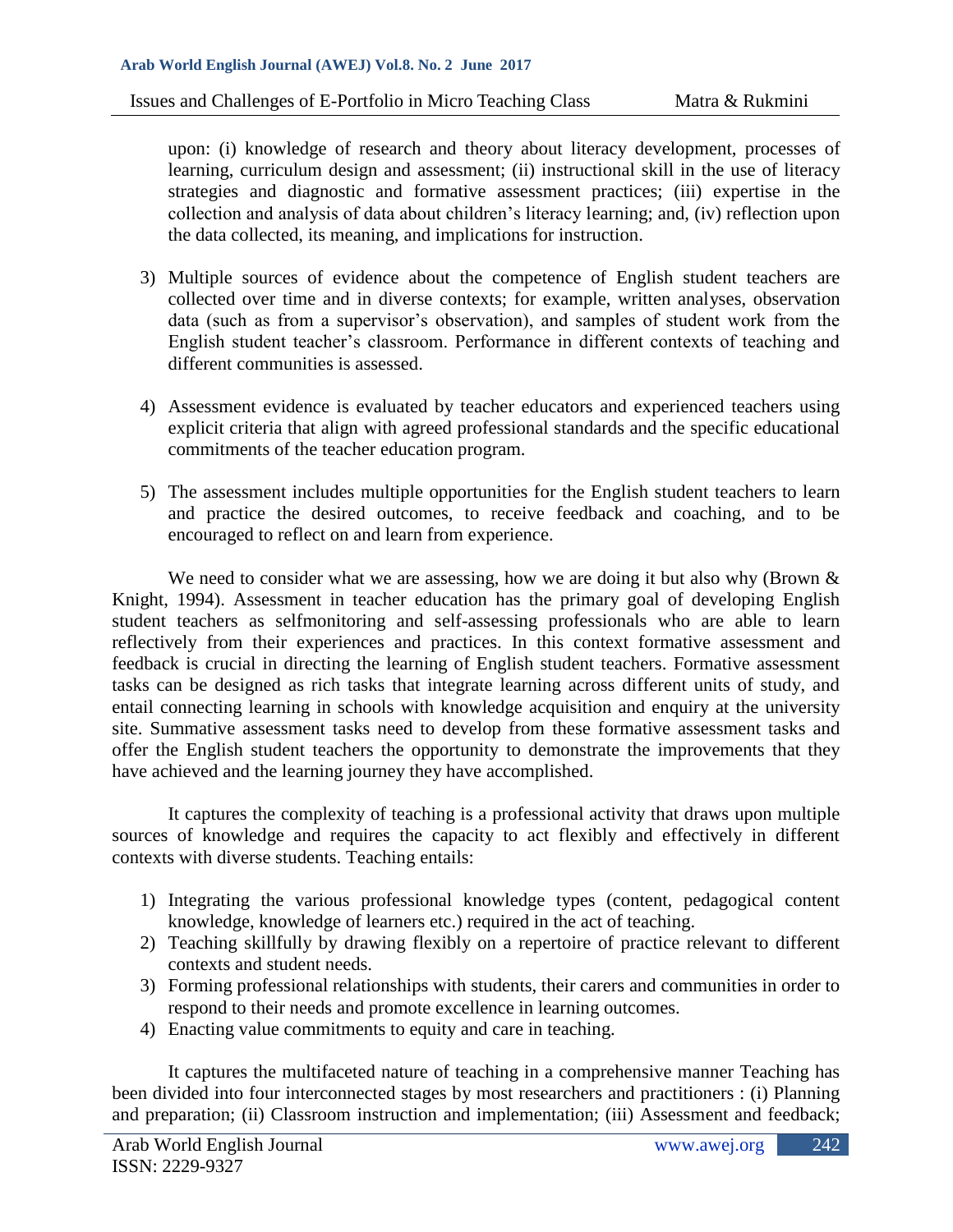(iv) Reflection and professional dialogue linked to future teaching episodes. Teaching extends beyond the classroom walls and the school gate, and this is clear particularly in considering the first (Planning and preparation) and last stages (Reflection and professional dialogue).

In elaborating components of the four stages the following multi-faceted aspects of teaching should be included in assessment tasks for English student teachers. The following is indicative of the key tasks involved at each of the four stages.

- 1) Planning involves: Knowing the importance of, and procedures for, researching the local community and the relationship of the school to the community; Knowing the importance of, and procedures for, diagnosing the funds of knowledge, interests and relevant learning history of students.
- 2) Preparation involves: Using knowledge of the community and students to select options offered in the curriculum; Planning curriculum units taking into account what students know and bring to the classroom.
- 3) Classroom instruction involves: Designing and implementing sequential episodes of teaching for diverse students; Adjusting teaching in responsive ways to evidence of student learning and engagement.
- 4) Assessing involves: Ongoing formative assessment and feedback designed to enhance student learning and promote engagement; Summative assessment designed to provide evidence of current attainments and to inform decisions about choices and future plans of students.
- 5) Reflection and professional dialogue involves: Sharing problems and issues with colleagues and consulting with them about different strategies; Reviewing the outcomes of teaching and considering ways to improve the learning of students; Considering what worked well or not and why.

## **E-portfolios**

In many ways e-portfolios are similar to traditional portfolios of professional learning and development evidence. These similarities include the typical content of the portfolios (such as lesson plans, student work samples, assessment items) and the purposes that they serve (including English student teacher growth and development, demonstration of specified standards and as basis for certification/registration) (Wray, 2007). In general, e-portfolios can be observed as operating in two forms (Gibson & Barrett, 2003). The first form are commercially or systemically developed and administered products that provide an electronic framework with predetermined elements to be populated with relevant evidence by English student teachers (Wray, 2007). The second general form that e-portfolios can take is more student or participant driven where the standards (or prescribed learnings) are defined systemically, while students have greater autonomy over the way the evidence is collected and presented in electronic forms (Gatlin & Jacob, 2002). Since portfolios can have such different purposes and characteristics there is a need to define what kind of portfolio should be used before the implementation process is initiated (Granberg, 2010).

Granberg (2010) explains that there are several examples of initiatives at the national level that demand or encourage teacher education institutions to use e-portfolios to ensure quality standards and/or support student teachers in lifelong learning (Butler 2006; Strudler and Wetzel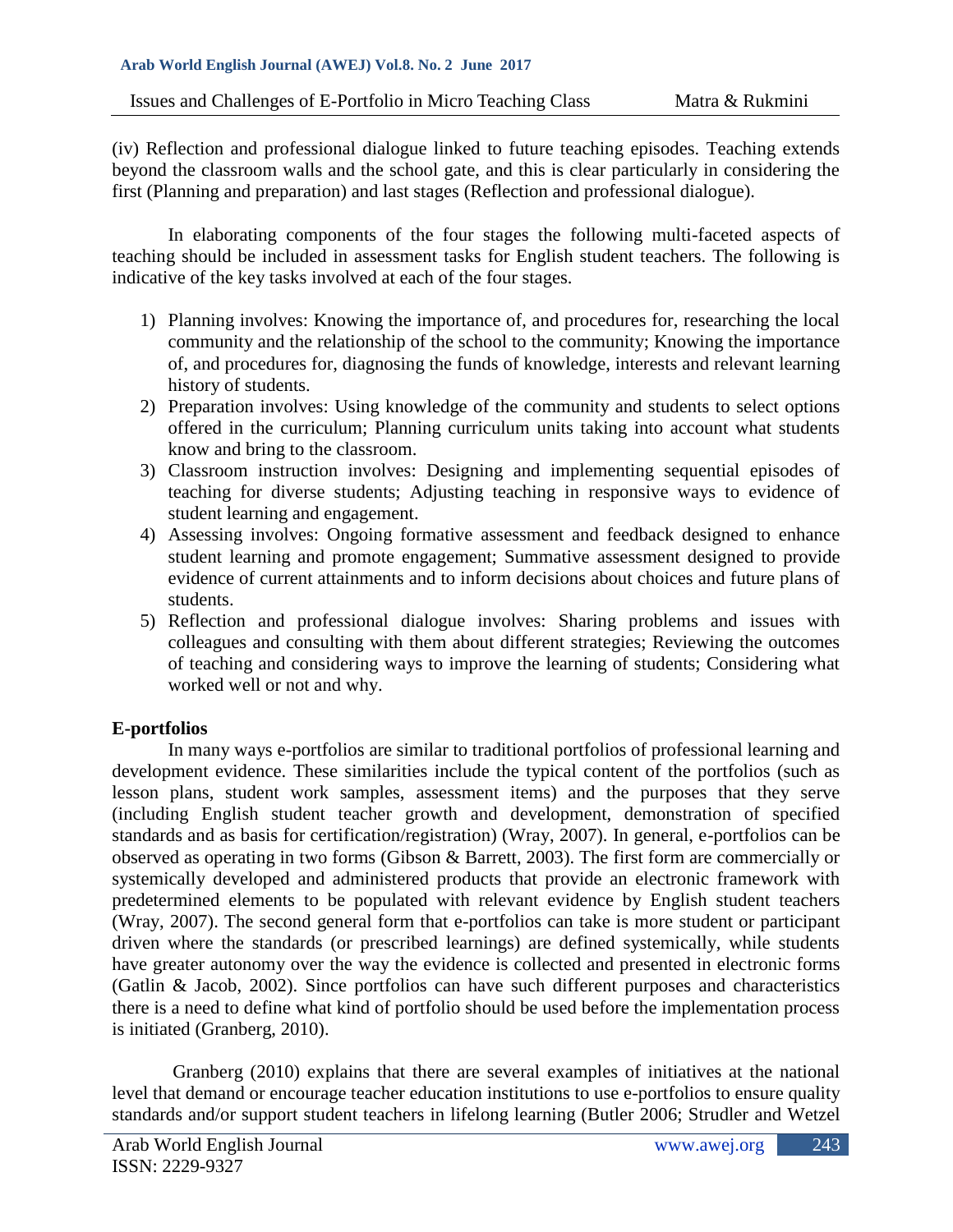2005; Wray 2007). In Europe, in particular, e-portfolios in teacher education programs have become widely used for a number of purposes, including to meet national professional standards for registration; as a requirement for accreditation of programs; and to improve the quality of the students' learning (Butler 2006; Strudler & Wetzel 2005; Woodward & Nanlohy 2004). In these European contexts, portfolios have been categorised into different types depending on their purpose. These purposes have categorised as: (i) process, reflective or learning portfolios for encouraging student teachers to reflect on their learning process supported by teacher educators' formative assessment; (ii) credential or accountability portfolios for assessing student teachers summatively; and (iii) as marketing portfolios or showcases for showing student teachers' accomplishments to future employers (Butler 2006; Zeichner & Wray 2001).

Granberg (2010) summarised studies that have shown that e-portfolios can enhance student teachers' professional learning and their reflection on their work (Beck & Bear 2009; Hauge 2006; Pelliccione & Raisen 2009). E-portfolios may also serve summative assessment of student teachers, and different designs to carry out summative assessments of e-portfolios are presented in the literature (Strudler & Wetzel, 2005).

In summary, the numerous reported benefits of e-portfolios include: The promotion of English student teachers' reflective engagement with valued content or professional expectations (Pelliccione & Raison, 2009), as well as enhanced integration of professional standards and evidence (Wray, 2007). For example, the electronic medium allows for English student teachers' philosophical statements of practice to be instantiated by reproducible evidence through hyperlinks to repositories of such evidence.

The promotion of the English student teacher ownership of the evidence collected and the form of its presentation (Lin, 2008). Ease of evidence updating, as well as more efficient central storage and administration of English student teachers' evidence of professional competence (Wray, 2007). Versatility in the development of portfolios, including enhanced distribution, access and review of materials, and central exemplification of the forms of evidence required of English student teachers.

E-portfolios allow for the collection and presentation of more rich and valid forms of evidence such as digital videos and audio files, photos, and digitally annotated samples of student work. Moreover, the electronic platform also allows for feedback avenues that are more rich and helpful to the professional learning and development of English student teachers (Buckley et al., 2009). This final benefit of e-portfolios is particularly significant in professional fields that are characterised by competencies situated within both psychomotor and cognitive learning domains. Recognising the necessity for collecting, presenting and reviewing evidence of practical skills in more authentic contexts of practice, health and medical educators in Australia and internationally have increasingly employed e-portfolios as a means of assessing and verifying readiness for professional practice (Buckley et al., 2009).

The reported value of e-portfolios in these professional learning and recognition contexts has included: Improvement in student understanding and knowledge, including better integration of theory with practice (Buckley et al., 2009). Enhanced student self-awareness and reflection, including increased tendency to and quality of reflection (Buckley et al., 2009; Rees, Shepherd &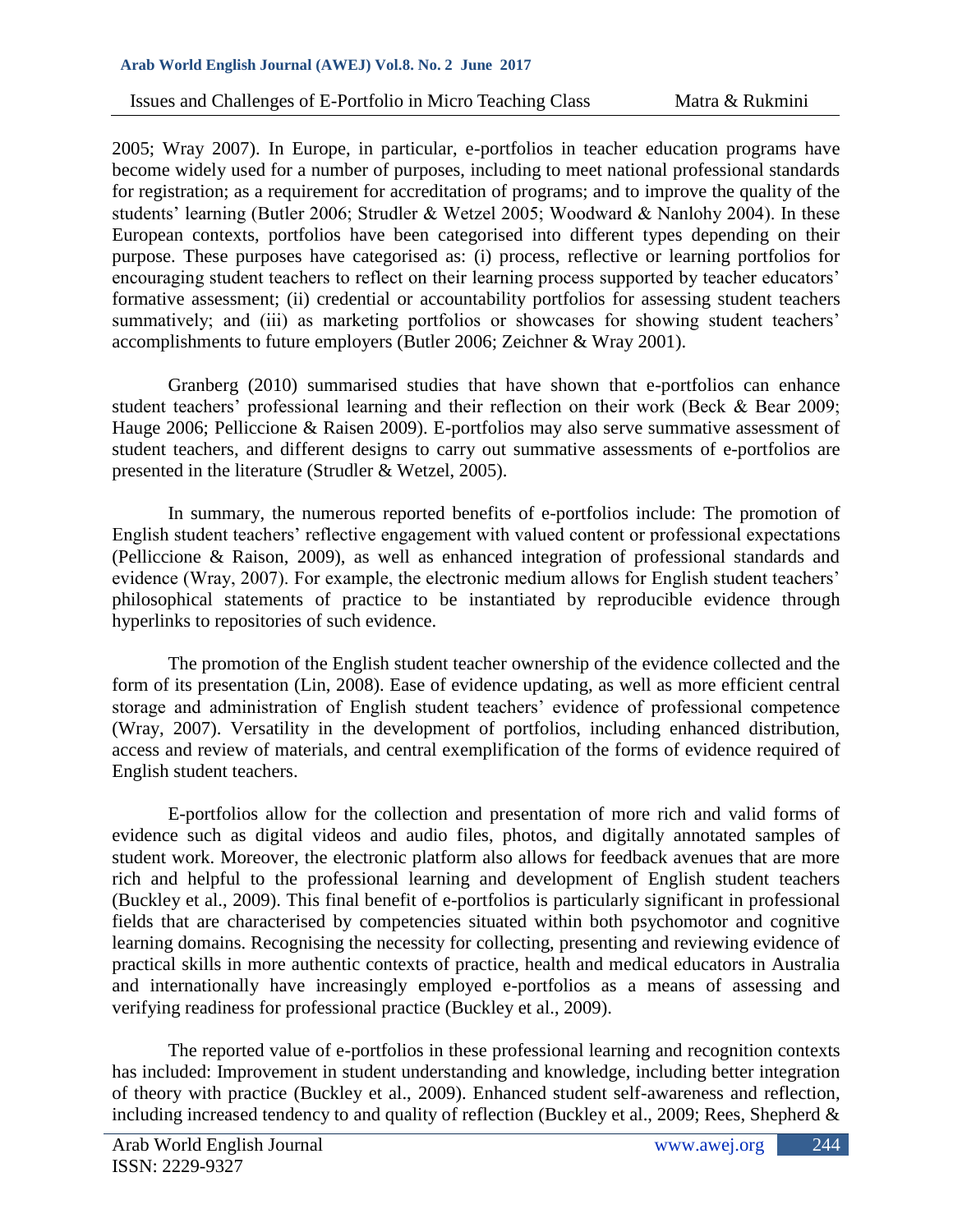Issues and Challenges of E-Portfolio in Micro Teaching Class Matra & Rukmini

Chamberlain, 2005). More authentic and valid measures of practical skills and communication competence (Epstein, 2007; Miller & Archer, 2010).

Enhanced confidence of instructors and administrators in the general competence of developing health and medical practitioners. While the evidence supporting the use of eportfolios for the assessment of developing professionals in fields such as teaching is compelling, there are nevertheless some difficulties associated with their deployment. These difficulties have been identified across a range of professional learning contexts, including teacher education and health and medical education. Notably, the time and technological competence required to compile an electronic portfolio was considered a challenge (Buckley et al., 2009; Wray, 2007; Wilhelm et al., 2006). However, the impact of technological competence on eportfolio efficacy generally depended on the degree to which the pre-professional students were required to manipulate the medium through which evidence was presented (Lin, 2008). Access to necessary peripheral technologies (such as digital video cameras and audio recording equipment) and hispeed internet can also pose difficulties for the implementation of e-portfolios. In order to optimise their effectiveness, e-portfolios should utilise a simple, clearly presented user interface (Wray, 2007) that is based on a concerted and demonstrable alignment of the standards, expected forms of evidence and media for their display (Wilhelm et al., 2006). While this is most likely to require centralised development and administration, offering presentation flexibility can enhance pre- and in-service teacher ownership of the evidence and process and promote reflective practices.

#### **Research Method**

The study belongs to descriptive qualitative study, so that the data collected via questionnaires, observations, and document analysis. Since in Pekaongan the curriculum used both school based curriculum and 2013 curriculum, so the researcher divided the classes into several group based on the skills they got in micro teaching practices. The English student teacher who got the different skills as their roles in classroom. After the group skills are created, they must have focus group in the school leve to make it easier in performing the teaching learning process. So there were three big group consist of junior high school (SMP), senior high school (SMA) and vocational school (SMK).

## **Participants**

The participants of this study were fifty English student teachers in Pekalongan University who enroll in micro teaching class. The A and B classes (52 students) were chosen purposively since they are the regular morning session that mostly inexperience in teaching. So they might be in the same level in showing their potential in micro teaching experiences rather than evening class (class C) who have already been teaching in schools or courses.

## **Data Presentation and Discussion**

The English student teachers should open up the web adress [http://e-portofolio.online](http://e-portofolio.online/) to get E-portfolio online access. After they finished performing, they will be given one week time to upload the four different artefacts: the lesson plan, the teacing media, the teaching experiences video and the teaching reflections.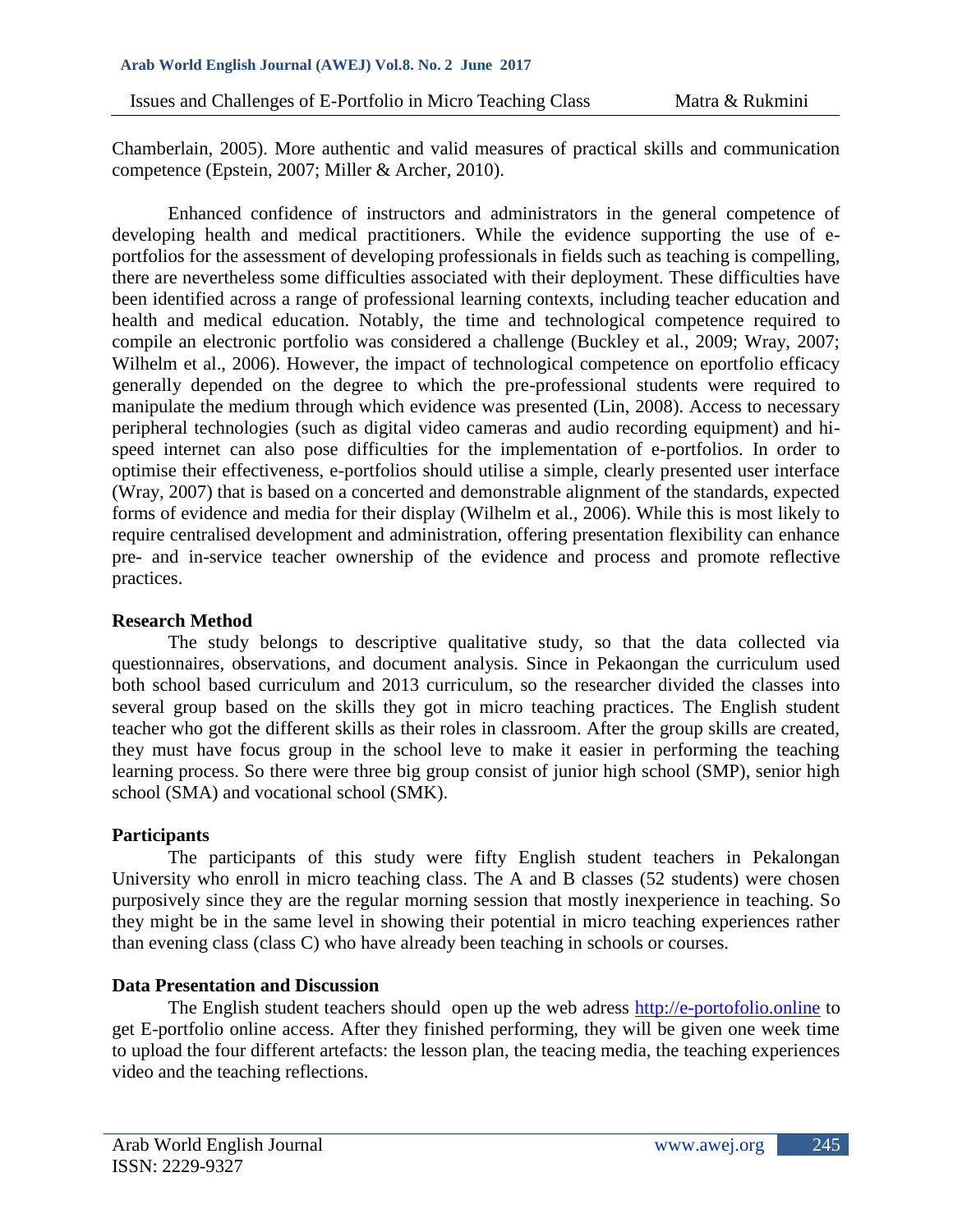#### Issues and Challenges of E-Portfolio in Micro Teaching Class Matra & Rukmini



## *Figure 1* E-Portfolio Display

The students should write the lesson plan for 20 minutes teaching activities based on the skill and the grade they got randomly. In the lesson plan, they shoul upload the lesson plan written as the teaching scenarios of what they have done in delivering the materials from opening up to closing as presented in following screenshot. The lesson plan they upload has been revised previously by the micro teaching lecturer so that the students can share or exchange information with others.

| Legion Plan                                                                                                                                                      |                                                                                                                                                                                                                                                                                                | <b>MARKET CARDS</b>                                                   |
|------------------------------------------------------------------------------------------------------------------------------------------------------------------|------------------------------------------------------------------------------------------------------------------------------------------------------------------------------------------------------------------------------------------------------------------------------------------------|-----------------------------------------------------------------------|
| (ii) in portofolio antine/techs/belogari/tecommunity                                                                                                             | 83 e 0.3mm                                                                                                                                                                                                                                                                                     | ÷                                                                     |
| E-Portfolio<br>11 Aces<br>Beyond Assessment For English Student Teacher                                                                                          | <b><i><u>American Product of the</u></i></b><br>language)<br> -<br><b><i><u>AMARCHING MONTH ARE COMMUNISTIC</u></i></b><br><b>SERIEST &amp; LEASENSHIP</b><br>$180 -$<br>an ar still of arrest in<br>In concess appeal peace of<br>gaments ortened attenuation<br><b>Hook Winnipeg College</b> | .<br>grants from<br><b><i><u><i><u><b>TRANSER</b></u></i></u></i></b> |
| Lesson Pann<br><b>Tussching Media</b><br>Tital thing Experience<br>HUTH<br>Category: Lesson Plan                                                                 | Self Reflection<br>Find information facts.                                                                                                                                                                                                                                                     | Logout<br>Got                                                         |
| Author: Gern Nanzia Pemingkee-<br>production and controlled pro-<br>1978 Blis inggins SMK Ms # Reading&Writing<br>Author: Hrim Les Andres<br>FOD WILLIO BRACHING | Hollywood AD Maries<br>O Frates 26 Mar 2017<br>200 Voltation to<br>C Friday, 26 Mar 2017                                                                                                                                                                                                       | Sarlita D. Matra<br>flawersome and uniquely.                          |
| Salfrer / Monacowol Jureault<br>Video twaching + Media + RPP KTGP bahasa Inggris keliat 2 GMA Reading Ssill TRue @ methesiky, 24 Met 2017<br>and False           | ZX Weters<br><b>WHAT PERSON</b>                                                                                                                                                                                                                                                                |                                                                       |
| Autom: Liphysterator                                                                                                                                             | CONTRACTOR COMMUNIST                                                                                                                                                                                                                                                                           | <b>No Discurrents</b>                                                 |
| <b>RPP KTGP Keller 7 Listening SMF</b>                                                                                                                           | @-Friday: J/4 Mar 2817                                                                                                                                                                                                                                                                         | <b>Financial Activity</b>                                             |
| Author: Ezer Zenea<br><b>RPP Results) KTBP SMP liming &amp;</b>                                                                                                  | @ Friday, 17 Mar 2917                                                                                                                                                                                                                                                                          | <b>No Elim Gallery</b>                                                |
| Author: Hitaarra Irtteria                                                                                                                                        | 142 Vietna                                                                                                                                                                                                                                                                                     | <b>Primout Required CD</b>                                            |
|                                                                                                                                                                  |                                                                                                                                                                                                                                                                                                | <b>Black of the Age</b><br>- 1522<br>Koncorre                         |

#### *Figure 2* The Lesson Plan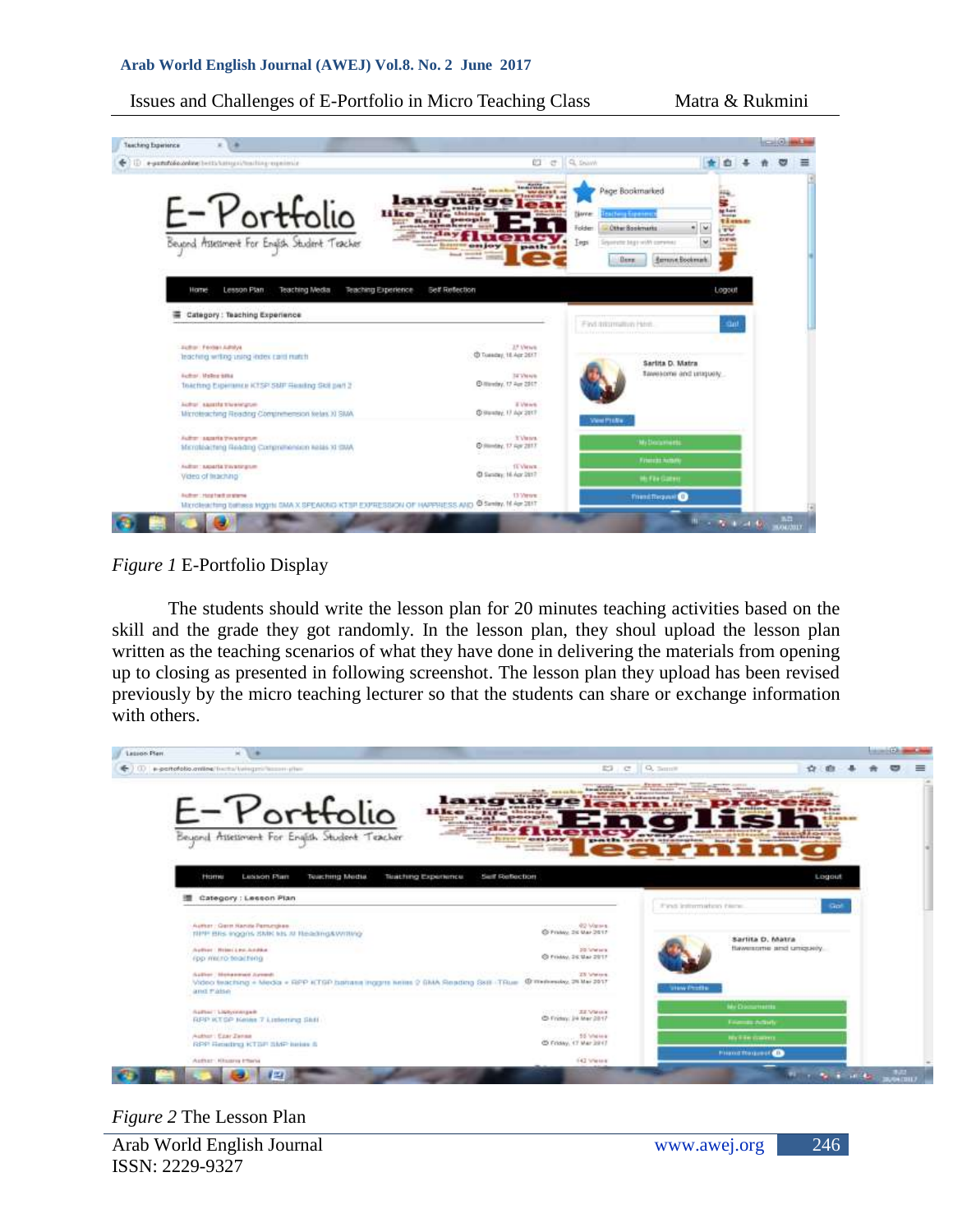Issues and Challenges of E-Portfolio in Micro Teaching Class Matra & Rukmini

In the teaching media, they need to give the viewer a brief showcase on what and how to make and use the medium in the teaching learning process in teaching experiences. As seen in the screenshot below:



*Figure 3* Teaching media

Next, they must upload the teaching videos through the link like youtube, tumblr or facebook. The video can be shared and watched by all of people in the worlds from the link used.



*Figure 4* The teaching Experiences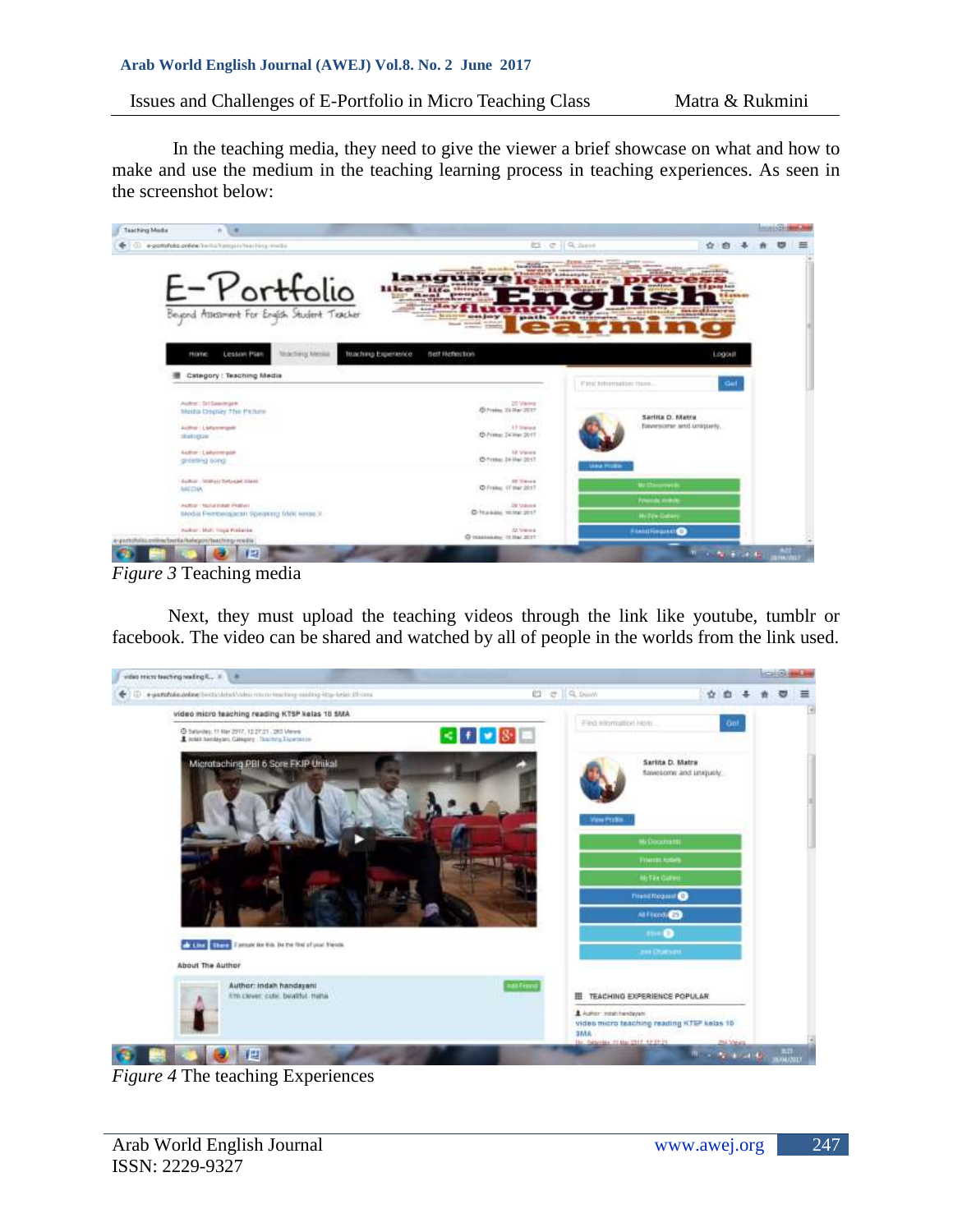The data collected through survey about the issues and challenges in the prototype Eportfolio within eight questions. One last questions should be described by the English student teachers as a brief comments toward their recommendation of the E-portfolio improvements.

Questions 1 was asked to know the English students perceptions on the display of this Eportfolio design, 50 students think that the E-portfolio was good. Only two students think that the design was just average and none of the students thinks the E-portfolio was bad. It is a good starting point on how they reponds positively to the use of E-portfolio.

Question 2 intends to know the clarity of the E-portfolio instruction used. All of students agree that the instruction given are clear. The procedures in signing up and uploading the documents are simple, clear and user friendly.

Question 3 was given to know how they think about the content of this E-portfolio 40 students answered the content is so simple and acommodate the comprhenesive artefacts needed by the English student teachers during micro teaching learning activities. 10 students think that the content was average, and two students think the content was complicated since they have to upload so many things from the lesson plan up to teaching reflections in the end of the semester within a week after they finished performing.

Question 4 concerned on their expectation towards the content of the portfolio, All of students say YES. Acting as a platform, E-portfolios paved a way for professional development, enabling prospective language teachers to transfer knowledge into practice and heighten the level of pedagogical reflection.

Questions 5 was about to get the students' officially statement on their willingness to be participated in giving fully contribution during micro teaching class using this E-portfolio. Obviously, all the students respond this question positively.

Questions 6 wants to know what best describes the students feeling for having the Eportfolio assessment. Surprisingly, all the students feel excited. They are commited to give their best effort in collecting, analyzing, revising, uploading and actively engaged in discussion before they got their own teching reflection as the outcome of their reflective practices.

Questions 7 examined whether the students would give any recommendation of this Eportfolio to be implemented in the next course or not. All of students recommend the same decisions to have the new assessments tool in which they can get a lot of benefits and experiences both offline and online way.

The last questions explores the students' critiques in what ways this E-portfolio could be improved. Different arguments show that the students got different experiences to show that this E-portolio promotes their ownership or their authencity in creating their own showcase during micro teaching class. Most of the answers complain on the error connection when they want to upload their works. This is a big challenges for the institution to facilitate the platforn in a greater access for the students.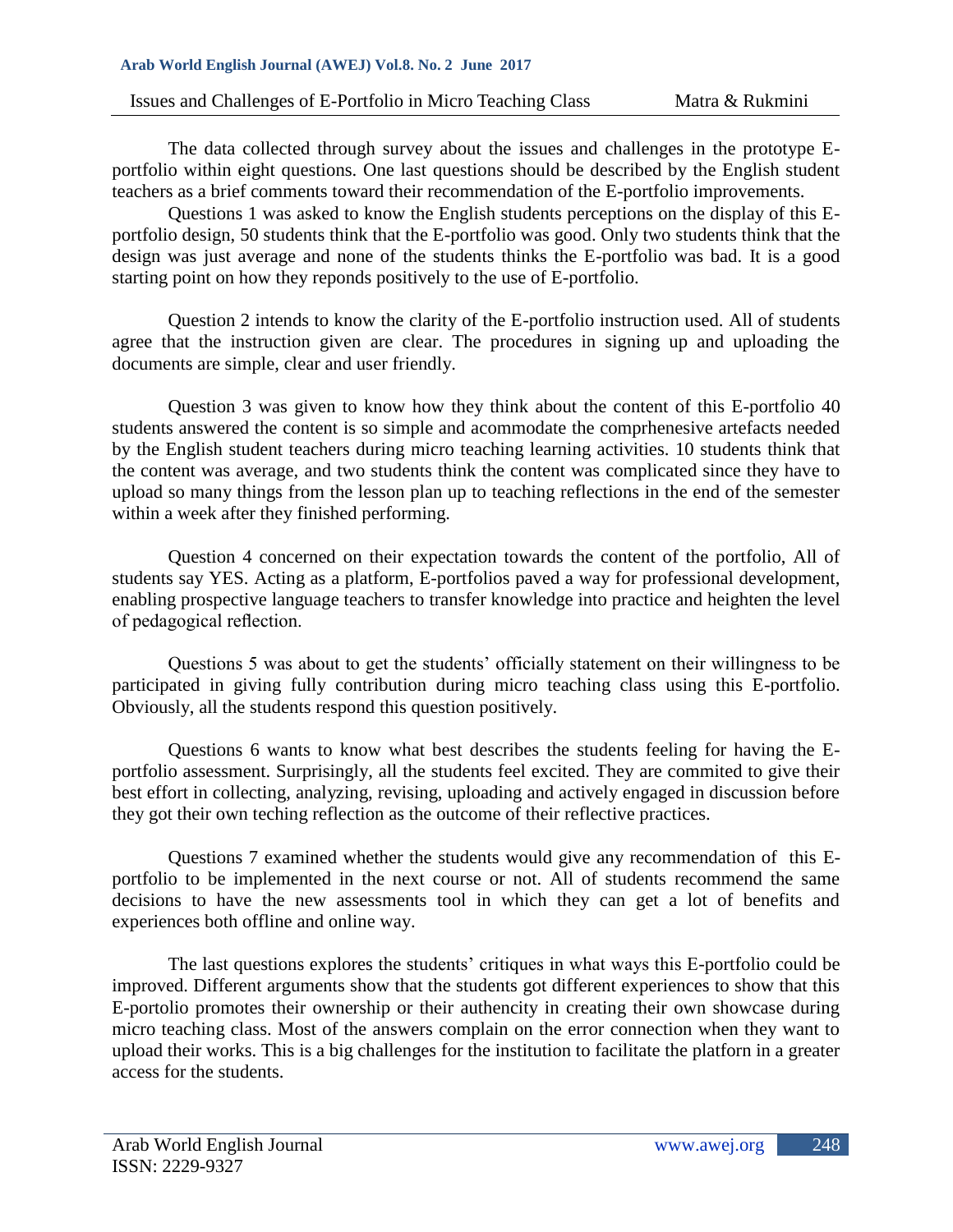#### **Conclusion and Suggestion**

The implementation of E-portfolio brings so many issues and challenges. The highly commitment from both students and lecturers becomes so crucial since E-portfolio needs a bunch of works to be viewed and reviewed. Due to time efficiency, the English student teachers must spend more time online and pay attention to the procedures in accessing the web. The challenges due to the overwhelming information should be well organized so that the documents can easily be accessed by the reader or the viewer. The comprehensive feedbacks from the peers and the micro teaching leacturers should be actively engaged in each posting. The last but not least the technology competencies must be prepared from the first semester to avoid the low ability in operating the computer and the internet at the same time.

#### **About the authors:**

**Sarlita Dewi Matra** is a Post-Graduate Student of English Education Department of Semarang State University, Semarang, Central Java, Indonesia. She has a great interest in English Language Teaching, Curriculum and Materials Development and English Language Teaching Media and Methodology. She has published some articles in journals in the area. He has also presented some of his research results in international seminar such as TEFLIN, ELTLT, and CELT.

**Prof. Dr. Dwi Rukmini, M. Pd.** is a professor in English Department of Semarang State University. She has special interest in Discourse Analysis, Multilingualism and EFL Curriculum and Materials Development. One of her important discoveries was the research towards 6 textbooks from 12 publishers recommended by *Depdiknas*. She discovered that there were many lexical error, grammatical error, even fatal text identification.

## **References**

- Allen, D. & Ryan, K. (1969). Microteaching. Menlo Park, California: Addison-Wesley Publishing Company.
- Barrett, H. (2001). Electronic Portfolios. To be published in Educational Technology – An Encyclopedia. Retrieved March, 2017, from *http://helenbarrett.com/portfolios.html*
- Barrett, H.C. & Wilkerson, J. (2004). Conflicting paradigms in electronic portfolio approaches: Choosing an electronic portfolio strategy that matches your conceptual framework. Retrieved March, 2017 from *http://electronicportfolios.org/systems/paradigms.html*
- Beck, R.J., & Bear, S.L. (2009). Teacher's self-assessment of reflection skills as an outcome of eportfolio. In P. Adamy, and N.B. Milman (Eds.), *Evaluating electronic portfolios in teacher education,* 1-22. Charlotte, NC: Information Age.
- Brown, S., & Knight, P. (1994). Assessing learners in higher education, London: Kogan Page.
- Butler, P. (2006). A review of the literature on portfolios and electronic portfolios. Palmerston North: Massey University College of Education.
- Costa, A. L. & Kallick, B. (2010). It takes some getting used to: Rethinking curriculum for 21<sup>st</sup> century. In H. H. Jacobs (Ed.), Curriculum 21: Essential education for a changing world. Virginia: ASCD.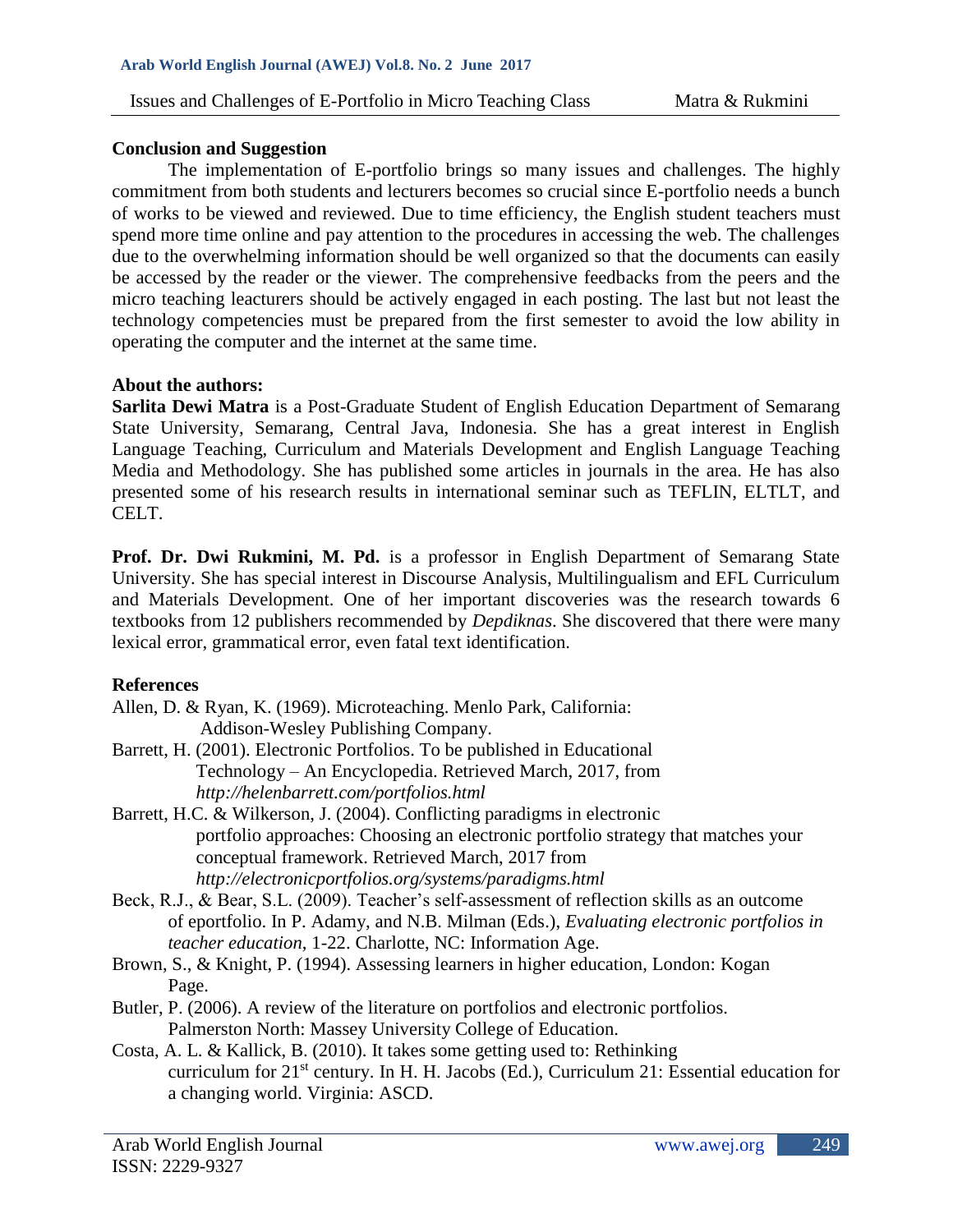Gatlin, L., & Jacob, S. (2002). Standards-based digital portfolios: A component of authentic assessment for preservice teachers. *Action in Teacher Education*, 23(4), 28−34.

Gibson, D., & Barrett, H. (2003). Directions in electronic portfolio development. *Contemporary Issues in Technology and Teacher Education*, 2(4), 559-576. 78

Granberg, C. (2010). E-portfolios in teacher education 2002–2009: the social construction of discourse, design and dissemination. *European Journal of Teacher Education*, 33(3), 309- 322.

Hauge, T.E. (2006). Portfolios and ICT as means of professional learning in teacher education. *Studies in Educational Evaluation*, 32(1), 23-36.

Lin, Q. (2008). Preservice teachers' learning experiences of constructing e-portfolios online. *Internet and Higher Education*, 11(3-4), 194-200.

Matra, Sarlita D. (2016). E-Portfolio: Beyond Assessments for English Student Teachers. *Preceeding ELTLT 2016*. Semarang: UNNES Press.

Ormrod, J.E. (1999). Human learning (3rd ed.). Upper Saddle River, NJ: Prentice-Hall.

Pelliccione, L. & Raison, G. (2009). Promoting the scholarship of teaching through reflective eportfolios in teacher education*, Journal of Education for Teaching*, 35(3), 271-281.

Poftak, A., Schrock, K., & Warlick, D. (2002). Top 10 "Smart" Technologies for Schools. *Technology & Learning*, 23(4). 20-36.

- Rees, C., Shepherd, M., & Chamberlain, S. (2005). The utility of reflective portfolios as a method of assessment first year medical students' personal and professional development. *Reflective Practice*, 6(1), 3-14.
- Richards, J. C. (1990). The dilemma of teacher education in second language teaching. In J. C. Richards and D. Nunan (Eds.), *Second language teacher education* (3- 15). Cambridge: Cambridge University Press.
- Roberts, J. (1998). Language teacher education. London: Arnold.

Suryani, Fitri Budi. (2015). Exploring the Impact of Microteaching Lesson Study on English Student Teachers' Field Experience: A Longitudinal Study. Unpublished dissertation proposal: UNNES.

- Strudler, N., & Wetzel, K. (2005). The diffusion of electronic portfolios in teacher education: Issues of initiation and implementation. *Journal of Research on Teacher Education*, 3(4), 411-433.
- Wilhelm, L., Puckett, K., Beisser, S., Wishart, W., Merideth, E., & Sivankumaran, T. (2006) Lessons Learned from the Implementation of Electronic Portfolios at Three Universities, *TechTrends,* 50(4), 62-71.
- Wilkerson, J. R., & Lang, W. S. (2003). Portfolios, the pied piper of teacher certification assessments: Legal and psychometric issues. *Education Policy Analysis Archives*, 11(45), Retrieved on April, 13 2017 from http://epaa.asu.edu/epaa/v2011n2045/.
- Woodward, H., & Nanlohy, P. (2004). Digital portfolios in preservice teacher education. Assessment in Education, 11(2), 167-78.
- Wray, S. (2007). Electronic portfolios in a teacher education program, E-Learning, 4(1), 40- 51. [www.deewr.gov.au/HigherEducation/Policy/Pages/FAQs Retrieved on April 13,](http://www.deewr.gov.au/HigherEducation/Policy/Pages/FAQs%20Retrieved%20on%20April%2013) 2017.